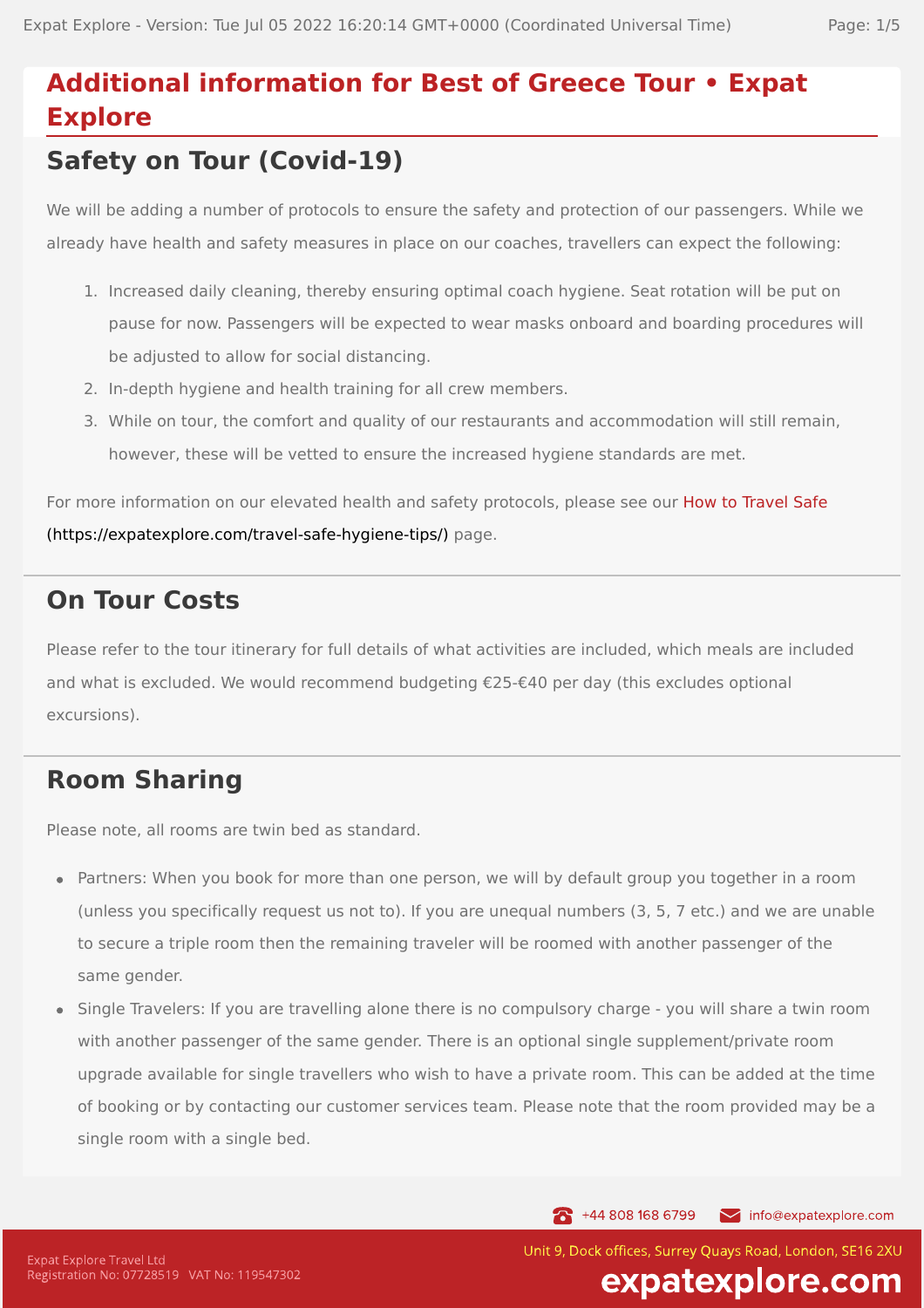Triple Room requests: We can generally provide a triple room on request; however it is not guaranteed to be available in every destination. Please contact our customer services team to request a triple room. Please note that in some hotels, the triple may be a double and a single bed, or the third bed may be a pull-out or bunk-bed. Where we cannot provide a triple room the rooming will consist of one twin room and the third passenger sharing with another single traveller of the same gender.

#### **Free Time**

On this tour, you will enjoy some free time to explore at your own pace. Free time gives you the opportunity to see more of a destination. This is a chance to embark on one of Expat Explore's popular optional excursions or simply see aspects of a city, town or destination that interest you but are not included on the tour itinerary.

#### **Optional Excursions**

Filling your free time with optional excursions is popular with Expat Explore travellers. Your itinerary will list the excursions on offer and your tour leader will be able to give you more details on the excursion. All of our optional activities have been expertly chosen to ensure they will give travellers a unique, safe, fun and memorable experience. Many travellers opt-in for various optional excursions so you will most likely have the comfort of spending more time with a group you are already familiar with.

#### **Explore Your Way**

Travellers are also able to set off on their own during free time. This is your opportunity to spend your time however you would like; visit a museum, try out the local cuisine or relax on the beach or by the pool. You can even revisit spots included in the itinerary that you really enjoyed the first time! Your tour leader is on hand with great recommendations. The choice is yours to make the most of your free time!

#### **Visas**

Certain nationalities may require a visa(s) for this tour. Please see our visas page

[\(https://expatexplore.com/visas/\)](https://expatexplore.com/visas/) for more information. It is your responsibility to contact the relevant embassies to confirm your visa requirements. We can provide the support documentation upon request please contact us [\(https://expatexplore.com/contact-us/\).](https://expatexplore.com/contact-us/)

#### **Passports**

144 808 168 6799 info@expatexplore.com

Unit 9, Dock offices, Surrey Ouays Road, London, SE16 2XU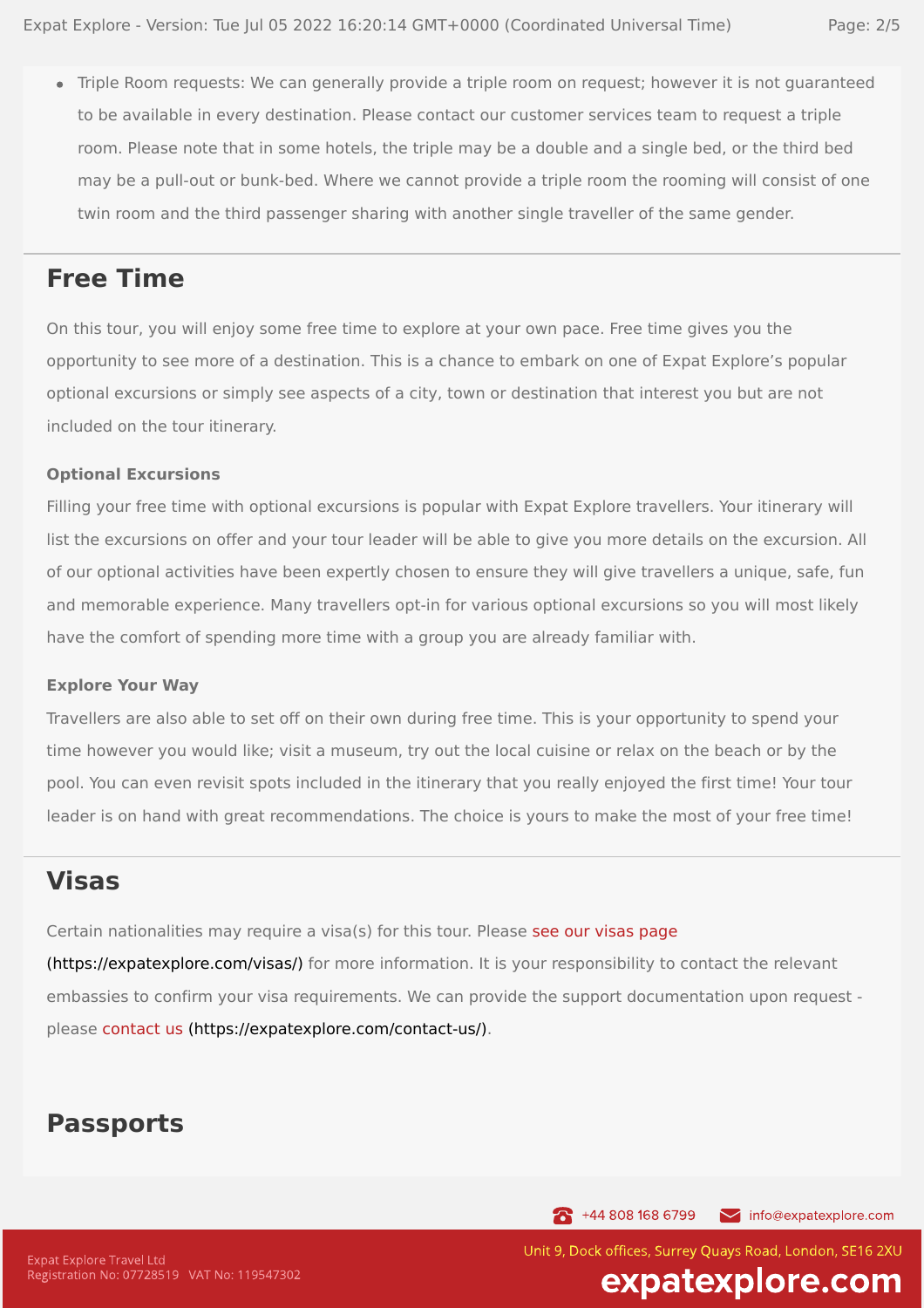This should be valid for at least six months after you have returned home from your trip. You should also have several blank pages as Visas and entry/exit stamps can take up a whole page.

#### **Plugs & Adapters**



144 808 168 6799 info@expatexplore.com

**Expat Explore Travel Ltd** Registration No: 07728519 VAT No: 119547302 Unit 9, Dock offices, Surrey Quays Road, London, SE16 2XU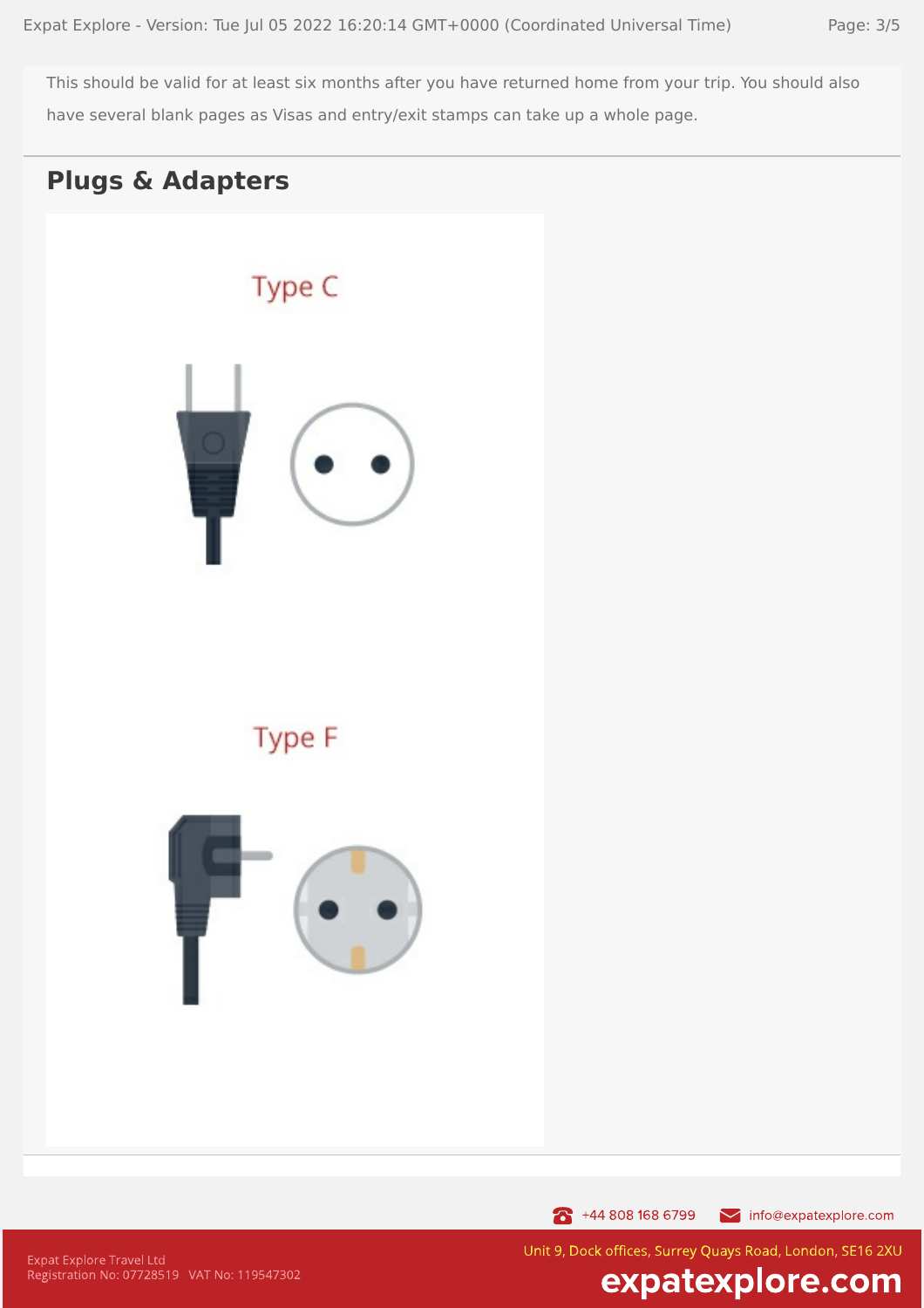#### **Pre-Departure Information**

Your tour starts and finishes in Athens. Please have a look at our essential tour information

[\(https://expatexplore.com/tours-help/?t=9301\)](https://expatexplore.com/tours-help/?t=9301) page for detailed information.

### **Excluded**

#### **International flights**

Travel to the start point and from the end point is not included. We recommend using Sky Scanner to find the best deals on international flights.

#### **Travel insurance**

For a relatively small price, travel insurance provides you with the peace of mind so that you can enjoy your tour without any worries. All passengers travelling on an Expat Explore tour are required to have valid travel insurance cover, and you are responsible for arranging your own insurance - if you need assistance please contact our Customer Service [\(https://expatexplore.com/contact-us/\)](https://expatexplore.com/contact-us/) team who will be able to put you in touch with our travel insurance partners.

### **Children On Tour**

Please note: No children under 10 years of age are allowed on Expat Explore tours.

Minors (between 10 and 18 years of age) must be accompanied by a parent or guardian who accepts full responsibility for them. Unaccompanied minors will not be accepted on tour. Expat Explore reserves the right to decline any booking at our discretion.

### **Traveller Comfort**

We welcome all travellers on our tours but we would like to ensure your comfort and enjoyment, so please ensure that you are happy with the below information and level of fitness required.

Expat Explore tries to be as accommodating as possible, however, our tours are unfortunately not designed for people travelling with wheelchairs or severe mobility issues.

Our tours are fast paced because they are designed for you to see the most a destination has to offer. We also want to ensure that you explore as much as possible, which may require long periods without stops

144 808 168 6799

info@expatexplore.com

Unit 9, Dock offices, Surrey Ouays Road, London, SE16 2XU